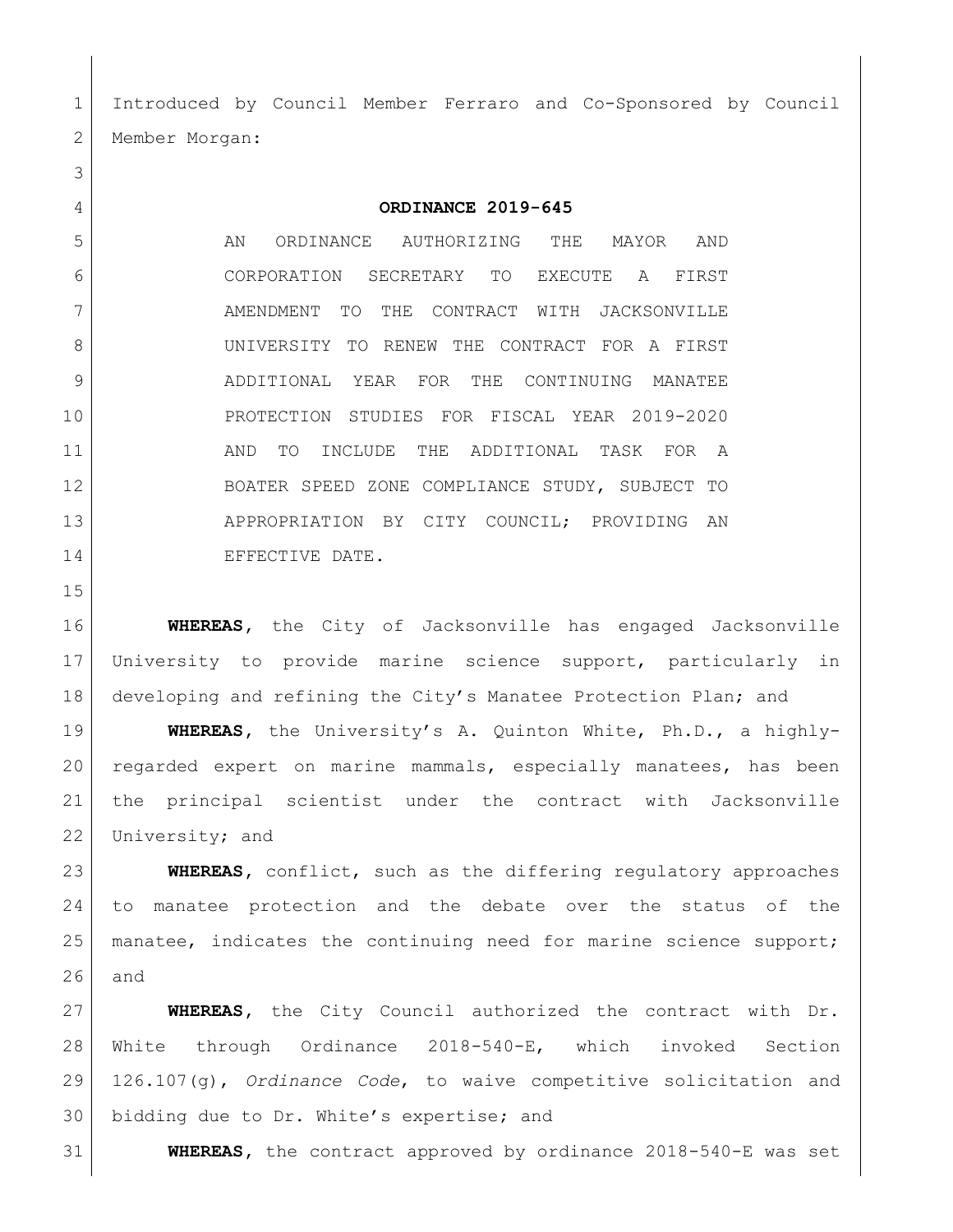to expire on October 3, 2019 but provided for four (4) one (1) year 2 renewals; and

 **WHEREAS**, a revised Task 8 has been outlined in the proposed contract for this one year extension in order to provide the City with a Boater Speed Zone Compliance Study based upon protocols agreed upon with the Florida Fish and Wildlife Conservation Commission ("FWC"), as required by the City of Jacksonville Manatee 8 | Protection Plan, 4<sup>th</sup> Edition, dated November 2017, as outlined on page 136; and

 **WHEREAS**, the Boater Speed Zone Compliance Study is directly related to the proper performance and provision of the Services 12 anticipated in the original contract; and

 **WHEREAS,** the Boater Speed Zone Compliance Study will require an additional \$90,000.00 for the contract for fiscal year 2019/2020 which brings the total contract amount to \$180,000.00; and

 **WHEREAS**, at its August 28, 2019 meeting, the Waterways Commission voted unanimously to recommend approval of the proposed contract extension and additional services for the Boater Speed 19 | Zone Compliance Study; and

 **WHEREAS**, the Council would like to exercise the first extension to renew the contract for an additional one-year renewal to October 2, 2020, and to include the additional Task 8; now 23 therefore

**BE IT ORDAINED** by the Council of the City of Jacksonville:

 **Section 1. Authorizing the Mayor and Corporation Secretary to Execute a First Amendment to the Contract for Continuing Manatee Protection Studies, dated October 4, 2018.** Subject to appropriation by the City Council, the Mayor, or his designee, and Corporation Secretary are authorized to execute a First Amendment to the contract with Jacksonville University to exercise the first one (1) year renewal of the contract term for

 $-2 -$